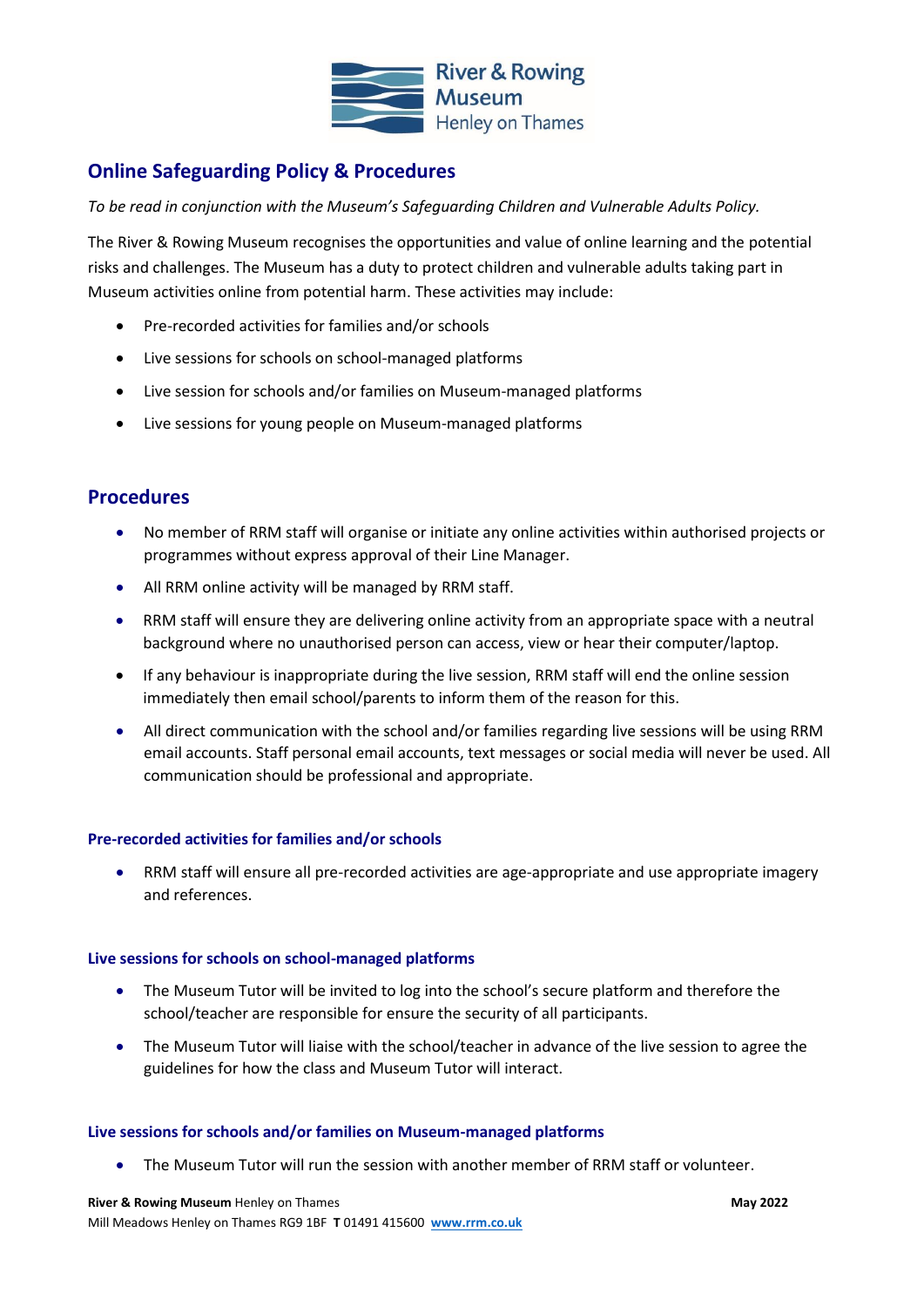- The session will be password-protected, and access information shared with the class teacher and/or pre-booked ticket holders only.
- The Museum Tutor will liaise with the school/teacher in advance of the live session to agree the guidelines for how the class and Museum Tutor will interact.
- Schools are responsible for obtaining consent from parents/carers for their child to participate in the live session and interact with the Museum Tutor. Parents/carers are responsible for staying with their child for the duration of family sessions.
- For school sessions, the teacher will be the main contact and will manage the class and their interaction with the Museum Tutor on the platform.
- For family sessions, only pre-booked ticket holders will be admitted via a waiting room managed by RRM staff. The session will be locked 5 minutes after the start of the session so no one else can join.
- For family sessions, parents will be requested to keep video and microphones off and to change their device name once admitted to the session.
- Only RRM staff will share their screen and the screen sharing function for other participants will be disabled.
- The private chat function will be disabled so the group cannot chat between each other, and all communication can be seen.
- The recording function will be disabled, and participants made aware that they must not record or take photographs of the live session.

## **Live sessions for young people on Museum-managed platforms**

## **Before the session**

- Parents/carers will give written permission for their children to join the sessions online.
- Parents/carers will be given full details of the sessions online including dates, times and the platform to be used. All sessions will be run by RRM staff.
- RRM will provide an online safety agreement for parents and young people to discuss and sign. The signed copy will be returned to the Designated Safeguarding Lead, currently the Visitor Operations Manager.
- Parents/carers will agree to supervise their child during digital live RRM sessions.
- Young people are advised to:
	- o Make sure that people you live with know you are on a live RRM session.
	- o Please wear appropriate clothing, even on parts of you that you think won't be seen.
	- o Please consider the background of the room you will be speaking from to ensure it is appropriate (for example, a bedroom may not be suitable).

## **During the session**

- RRM staff, young people and their parents/carers will be the only people present during RRM sessions online.
- The session will be run using the RRM Microsoft Teams account and an RRM laptop. The personal details of the young people and RRM staff will be kept confidential and not shared with any other group member.
- The sessions will be password protected.